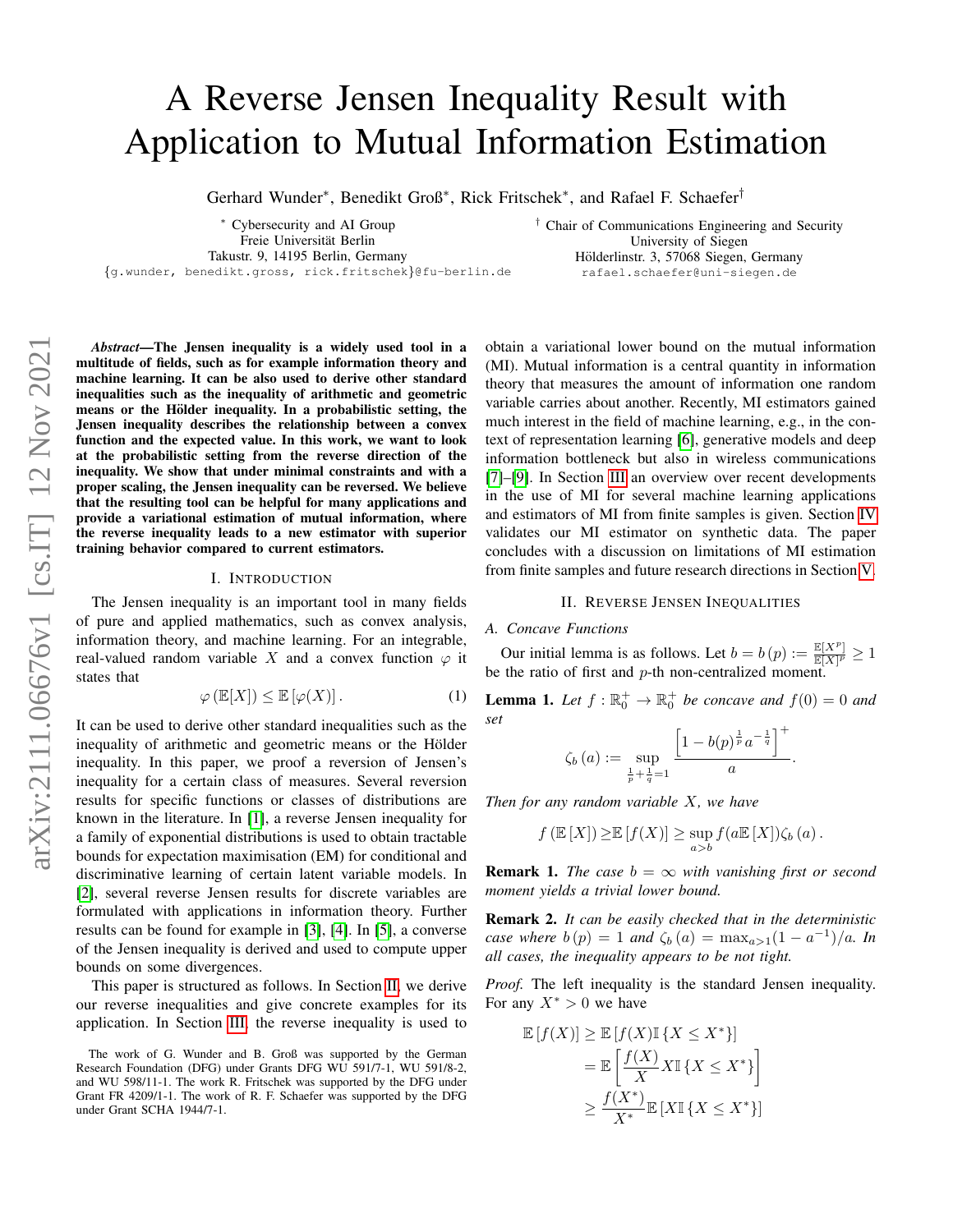$$
= \frac{f(X^*)}{X^*} \mathbb{E} [X(1 - \mathbb{I} \{X > X^*\})]
$$
  
= 
$$
\frac{f(X^*)}{X^*} (\mathbb{E} [X] - \mathbb{E} [X\mathbb{I} \{X > X^*\}]),
$$

where first inequality follows from the positiveness of  $X$ , the second from concavity and the intercept theorem. For  $0 <$  $p, q < \infty$  with  $p^{-1} + q^{-1} = 1$ , we have:

 $\lambda$   $\lambda$  =  $\lambda$   $\lambda$ 

$$
\mathbb{E}\left[f(X)\right] \geq \frac{f(X^*)}{X^*} \left(\mathbb{E}\left[X\right] - \mathbb{E}^{\frac{1}{p}}\left[X^p\right] \mathbb{E}^{\frac{1}{q}}\left[\mathbb{I}\left\{X > X^*\right\}\right]\right)
$$
\n
$$
= \frac{f(X^*)}{X^*} \mathbb{E}\left[X\right] \left(1 - \left(\frac{\mathbb{E}\left[X^p\right]}{\mathbb{E}^p\left[X\right]}\right)^{\frac{1}{p}} \Pr(X > X^*)^{\frac{1}{q}}\right)
$$
\n
$$
\geq \frac{f(X^*)}{X^*} \mathbb{E}\left[X\right] \left(1 - \left(\frac{\mathbb{E}\left[X^p\right]}{\mathbb{E}^{p-\frac{p}{q}}\left[X\right]\left(X^*\right)^{\frac{p}{q}}}\right)^{\frac{1}{p}}\right),
$$

where we applied Hölder's inequality in the first step and Markov's inequality in the second step. If we choose  $X^* =$  $a\mathbb{E}[X]$  we get

$$
\mathbb{E}\left[f(X)\right] \ge \frac{f(a\mathbb{E}\left[X\right])}{a} \left(1 - b^{\frac{1}{p}}\left(p\right) a^{\frac{1}{q}}\right)
$$

and since the inequality is true for any sequence  $p_n$ , we obtain

$$
\mathbb{E}\left[f(X)\right] \ge \limsup_{n \to \infty} \frac{f(a \mathbb{E}\left[X\right])}{a} \left(1 - b^{\frac{1}{p_n}}\left(p\right) a^{\frac{1}{p_n} - 1}\right)
$$

and the claim follows.

This recovers the corresponding lemma in [\[10\]](#page-5-8) in case of  $p = q = 2$ . Obviously, a non-trivial lower bound exists if

<span id="page-1-0"></span>
$$
\frac{\mathbb{E}\left[X^p\right]}{\mathbb{E}^p\left[X\right]} < \infty \text{ for some } p \ge 1. \tag{2}
$$

Its actual tightness depends on the growth of the higher moments. Condition [\(2\)](#page-1-0) is certainly true for any positive random variable with finite support, i.e.:

<span id="page-1-1"></span>
$$
X = 0 \text{ for } X > a \mathbb{E}[X] \tag{3}
$$

by the Lebesgue space inclusion theorem. Then, Lemma [1](#page-0-1) can be strenghted.

<span id="page-1-2"></span>**Lemma 2.** Let  $f : \mathbb{R}_0^+ \to \mathbb{R}_0^+$  be concave and  $f(0) = 0$ . *Then, for any random variable fulfilling condition [\(3\)](#page-1-1)*

$$
f\left(\mathbb{E}\left[X\right]\right) \geq \mathbb{E}\left[f\left(X\right)\right] \geq \frac{f\left(a\mathbb{E}\left[X\right]\right)}{a}.
$$

*The inequality is tight for the discrete measure:*

$$
X = \begin{cases} 0 & \text{w.p. } \frac{m-1}{m} \\ m & \text{w.p. } \frac{1}{m} \end{cases}
$$

*Proof.* Following the same lines as in Lemma [1,](#page-0-1) we have

$$
\mathbb{E}\left[f(X)\right] \ge \frac{f(X^*)}{X^*} \mathbb{E}\left[X\right] \left(1 - \left(\frac{\mathbb{E}\left[X^p\right]}{\mathbb{E}^p\left[X\right]}\right)^{\frac{1}{p}} \Pr(X > X^*)^{\frac{1}{q}}\right)
$$

Setting again  $X^* = a \mathbb{E}[X]$  and using the condition [\(3\)](#page-1-1) yields the result.  $\Box$  Example 1. *We can use this result for the special case*

$$
g(z_1, ..., z_n) = \sum_{i=1}^n \log (1 + z_i), \ z_i \ge 0.
$$

*Setting*  $f(z) = \log(1 + z)$  *and letting Z be a discrete random variable in*  $\mathbb{R}^+_0$  taking on values  $z_1, ..., z_n$  each with probabil*ities*  $p_Z(z_i) = 1/n$  *the above result yields* 

$$
\log\left(1+\frac{1}{n}\sum_{i=1}^{n}z_{i}\right) \geq \frac{1}{n}\sum_{i=1}^{n}\log\left(1+z_{i}\right)
$$

$$
\geq \sup_{a>b}\log\left(1+\frac{a}{n}\sum_{i=1}^{n}z_{i}\right)\zeta_{b}\left(a\right).
$$

Another often used example includes  $f(z) = \frac{z}{1+z}$  where similar inequalities can be obtained.

# *B. Convex Functions*

We have the following lemma for convex functions.

<span id="page-1-3"></span>**Lemma 3.** Let  $f : \mathbb{R}_0^+ \to \mathbb{R}_0^+$  be convex, increasing and  $f(0) = 0$ *. Then for any random variable*  $X \ge 0$ 

$$
f\left(\zeta_b^{-1}\left(a\right)\mathbb{E}\left[X\right]\right) \ge a \mathbb{E}\left[f\left(X\right)\right].
$$

*Proof.* We have from Lemma [1](#page-0-1) with concave g

$$
\mathbb{E}_X[g(X)] \ge g(a\mathbb{E}_X[X])\zeta_b(a)
$$

where we indicate with  $\mathbb{E}_X$  that the expectation is with respect to the distribution of X. Setting  $Y = g(X)$  and using change of measures in the expectation yields:

$$
\mathbb{E}_{Y}[Y] \ge g(a \mathbb{E}_{Y}[g^{-1}(Y)])\zeta_{b}(a)
$$

and eventually:

 $\Box$ 

$$
g^{-1}(\zeta_b^{-1}(a) \mathbb{E}_Y[Y]) \ge a \mathbb{E}_Y[g^{-1}(Y)]
$$

Since X and thus Y and q were arbitrary (under the posed constraints) the result follows by replacing the convex  $g^{-1}$ with  $f$ . П

**Remark 3.** *The result gives a nice moment bound. Let*  $X = 0$ *for*  $X > a \mathbb{E}_X[X]$  *and*  $f(X) = Y = X^{\frac{1}{c}}$  *then*  $f^{-1}(Y) =$  $X = Y^c$  for some  $c > 1$ . By Lemma [2,](#page-1-2) i.e.  $\zeta_b^{-1}(a) = a$ , and *Lemma* [3,](#page-1-3) *i.e.*  $a^c \mathbb{E}_Y^c$   $[Y] \ge a \mathbb{E}_Y$   $[Y^c]$ , we have

$$
\mathbb{E}_Y\left[Y^c\right] \le a^{c-1} \mathbb{E}_Y^c\left[Y\right].
$$

A result for decreasing  $f$  is as follows.

<span id="page-1-4"></span>**Lemma 4.** Suppose  $f : \mathbb{R}_0^+ \to \mathbb{R}_0^+$  is some decreasing convex *function with*  $f(x) = c$ *. Then, we have for any random variable*  $Z \geq x$ 

$$
\mathbb{E}\left[f(Z+x)\right] \le \inf_{a>b} \left\{f(\mathbb{E}\left[aZ+x\right]) + \left[c - f(\mathbb{E}\left[aZ+x\right])\right]\left(1-\zeta_b\left(a\right)\right)\right\}.
$$

*Proof.* The trick is to transform the problem into an equivalent concave problem. Set  $F(z) := -f(z + x) + c$  so that F is concave and  $F(0) = 0, F(z) \ge 0$ . By Lemma [1,](#page-0-1) we have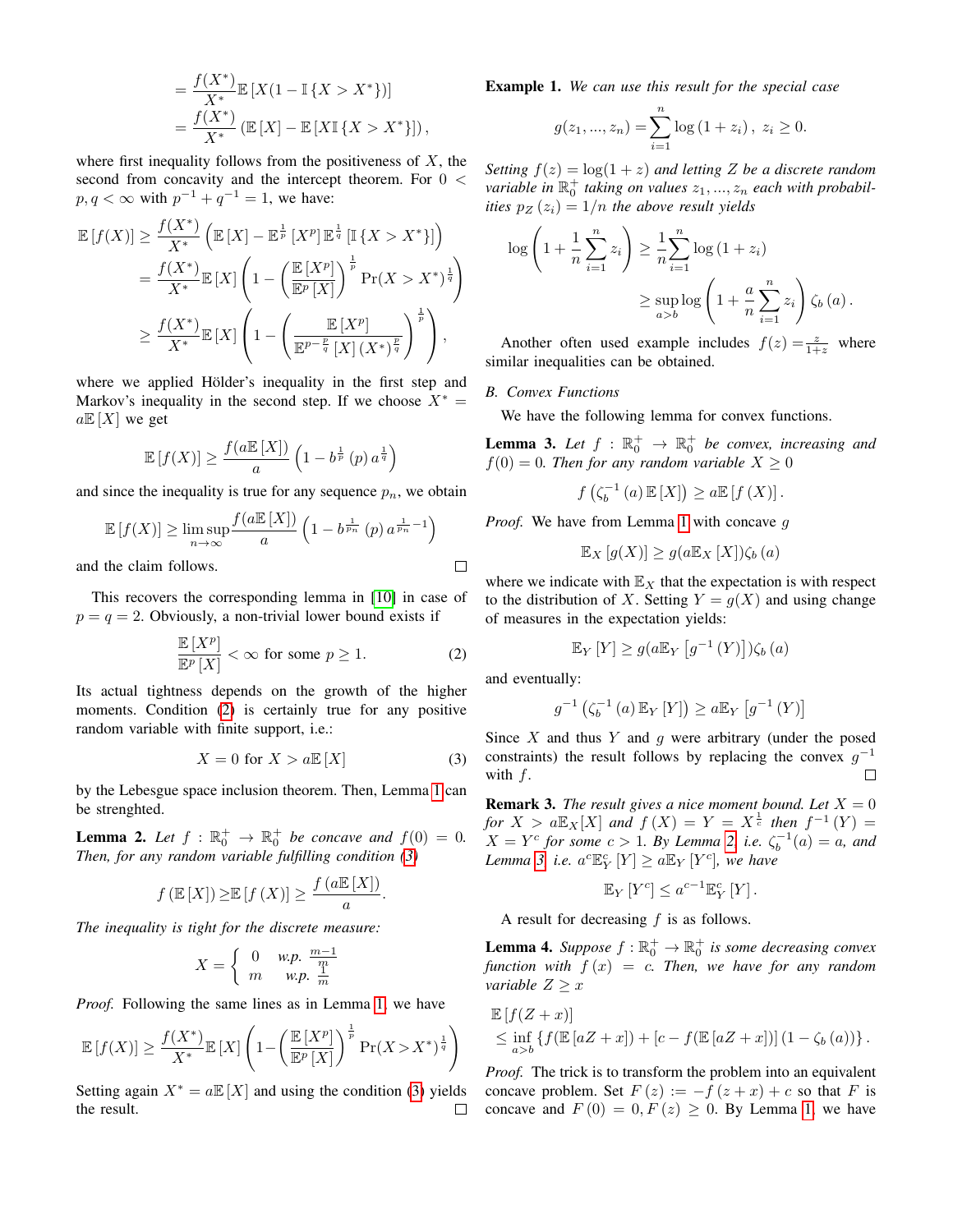$\mathbb{E}[F(Z)] \geq F(a \mathbb{E}[Z]) \zeta_b(a)$  for  $a > b$ . Substituting this, we get

$$
\mathbb{E}\left[-f(Z+x)+c\right] \geq \left(-f(a\mathbb{E}\left[Z\right]+x)+c\right)\zeta_b\left(a\right) > 0
$$

so that

$$
-\mathbb{E}\left[f\left(Z+x\right)\right]\ge-f\left(\mathbb{E}\left[aZ+x\right]\right)\zeta_b\left(a\right)+c\zeta_b\left(a\right)-c.
$$

Multiplying by  $-1$  yields the result.

**Example 2.** Let f be the function  $f(z) := 1/z$  and let Z be *a* discrete random variable with  $\mathbb{E}[Z] = \overline{z}$  in  $\mathbb{R}^+_0$  taking on  $z_1, ..., z_n$  *with*  $p_Z(z_i) = 1/n$ . Then, we have by Lemma [4](#page-1-4)

$$
\frac{1}{\bar{z}} \leq \frac{1}{n} \sum_{i} \frac{1}{z_i} \leq \frac{1}{a(\bar{z} - z_1) + z_1} + \frac{(1 - \zeta_b(a))}{z_1}.
$$

*C. Special Functions*

*1) The log-function:* The usefulness is shown in the next theorem.

<span id="page-2-1"></span>**Theorem 1.** *For any random variable*  $X > 0$  *with*  $\zeta_b(a)$ , *b (defined above), any* a > b*, we have the lower and upper bound*

$$
\log (\mathbb{E}[X]) \leq \frac{1}{\zeta_b(a)} \mathbb{E}\left[\log \left(\frac{1+X}{\left(\frac{1}{\mathbb{E}[X]}+a\right)^{\zeta_b(a)}}\right)\right]
$$
  

$$
\leq \frac{1}{\zeta_b(a)} \log \left(1+\mathbb{E}[X]\right) + \log \left(\frac{\mathbb{E}[X]}{1+a\mathbb{E}[X]}\right).
$$

*of which the difference is uniformly bounded in*  $\mathbb{E}[X]$ *.* 

*Proof.* For the left-hand side, fix some  $c > 0, a > b$ , then

$$
\mathbb{E}\left[\log\left(\frac{1+X}{c}\right)\right] \geq \zeta_b(a)\log\left(1+a\mathbb{E}\left[X\right]\right) + \log\left(\frac{1}{c}\right) = \zeta_b(a)\log\left(\frac{1+a\mathbb{E}\left[X\right]}{c^{\frac{1}{\zeta_b(a)}}}\right)
$$

using the above lemma. For any (appropriate)  $c(a, \mathbb{E}[X]) > 0$ we obtain

$$
\log \left( \mathbb{E} \left[ X \right] \right) \le \log \left( \frac{1 + a \mathbb{E} \left[ X \right]}{c^{\frac{1}{\zeta_b(a)}}} \right) \le \frac{1}{\zeta_b(a)} \mathbb{E} \left[ \log \left( \frac{1 + X}{c} \right) \right].
$$

Selecting the optimal parameter  $c(a, \mathbb{E}[X])$  as

$$
c(a, \mathbb{E}[X]) = \left(\frac{1}{\mathbb{E}[X]} + a\right)^{\zeta_b(a)}
$$

yields the desired result. The right-hand side is

$$
\frac{1}{\zeta_b(a)} \mathbb{E}\left[\log\left(\frac{1+X}{\left(\frac{1}{\mathbb{E}[X]}+a\right)^{\zeta_b(a)}}\right)\right]
$$
\n
$$
=\frac{1}{\zeta_b(a)} \mathbb{E}\left[\log\left(1+X\right)\right] + \mathbb{E}\left[\log\left(\frac{\mathbb{E}[X]}{1+\mathbb{E}[X]}\right)\right]
$$
\n
$$
\leq \frac{1}{\zeta_b(a)} \log\left(1+\mathbb{E}[X]\right) + \log\left(\frac{\mathbb{E}[X]}{1+\mathbb{E}[X]}\right)
$$

due to Jensen's inequality. Eventually, it is easy to see that the difference is uniformly bounded.  $\Box$ 

*2) Product-type functions:* Suppose we have real numbers  $a_1, ..., a_n \ge \alpha$  and  $b_1, ..., b_n \ge \beta > 0$  (denominator shall be non-zero). Set without loss of generality  $\alpha = \beta = 1$ . Further, suppose  $a_i$  ( $\phi$ ) and  $b_i$  ( $\phi$ ) both depend on some parameter set  $\phi \subseteq D$  such that any  $\phi \subseteq D$  guarantees the lower bounds for  $a_i, b_i$ . Consider the metric to be maximized over D as

$$
f(\phi) = \prod_{i=1}^{n} \frac{a_i(\phi)}{b_i(\phi)}.
$$

Multiply by  $\beta/\alpha$  if the lower does not hold. Let  $C(s_a)$  and  $C(s_b)$  be the *spread functions* that depend on the spreads

$$
s_a := \frac{\max_i a_i}{\frac{1}{n} \sum_{i=1}^n a_i} \ge 1, \qquad s_b := \frac{\max_i b_i}{\frac{1}{n} \sum_{i=1}^n b_i} \ge 1
$$

and

 $\Box$ 

$$
C(s_{a/b}) := \max_{c_1} \frac{1}{c_1} \left( 1 - \sqrt{\frac{1 + s_{a/b}}{c_1}} \right)
$$

.

Then using above lemmas we can prove the following theorem.

**Theorem 2.** *Suppose we have real numbers*  $a_i(\phi) > 1$  *and*  $b_i(\phi) \geq 1$  *depending on some parameter set*  $\phi \subseteq D$ *. We have* 

$$
\frac{\left(\frac{1}{n}\sum_{i}a_{i}\left(\phi\right)\right)^{C(s_{a})}}{\frac{1}{n}\sum_{i}b_{i}\left(\phi\right)} \leq \left(\prod_{i=1}^{n}\frac{a_{i}\left(\phi\right)}{b_{i}\left(\phi\right)}\right)^{\frac{1}{n}} \leq \frac{\frac{1}{n}\sum_{i}a_{i}\left(\phi\right)}{\left(\frac{1}{n}\sum_{i}b_{i}\left(\phi\right)\right)^{C(s_{b})}}
$$

*where*  $C(s_a)$ ,  $C(s_b)$  *are the spread parameters.* 

Obviously, depending on the spread of  $a_1, ..., a_n$  and  $b_1, ..., b_n$  we can replace product terms with sums. Applications of such estimations can be applied in waveform design, see e.g. [\[11\]](#page-5-9).

The proof is omitted due to lack of space.

# <span id="page-2-0"></span>III. NEURAL ESTIMATION OF MUTUAL INFORMATION

Precise estimation of mutual information is a long standing problem due to its dependence on the underlying probabilities, which are normally unknown in most applications, and only observable through samples. Classical approaches tackled this problem based on a binning of the probability space [\[12\]](#page-5-10), [\[13\]](#page-5-11), k-nearest neighbor statistics [\[14\]](#page-5-12)–[\[16\]](#page-5-13), maximum likelihood estimation [\[17\]](#page-5-14), and variational lower bounds [\[18\]](#page-5-15). However, most of these techniques are limited to very low dimensional problems. However, due to its use in the field of deep learning, for example as a metric in representation learning, it received renewed interest. In particular, [\[19\]](#page-5-16), showed a promising new direction in combining deep learning methods with variational bounds which resulted in a surge of papers building upon this new direction. It also presented the first estimator within this framework, the mutual information neural estimator (MINE), which is based on the Donsker-Varadhan lower bound of the Kullback-Leibler divergence but is biased, see [\[20\]](#page-5-17). Another closely related estimator is the Nguyen-Wainwright-Jordan (NWJ) estimator, based on the lower bound [\[21\]](#page-5-18), also known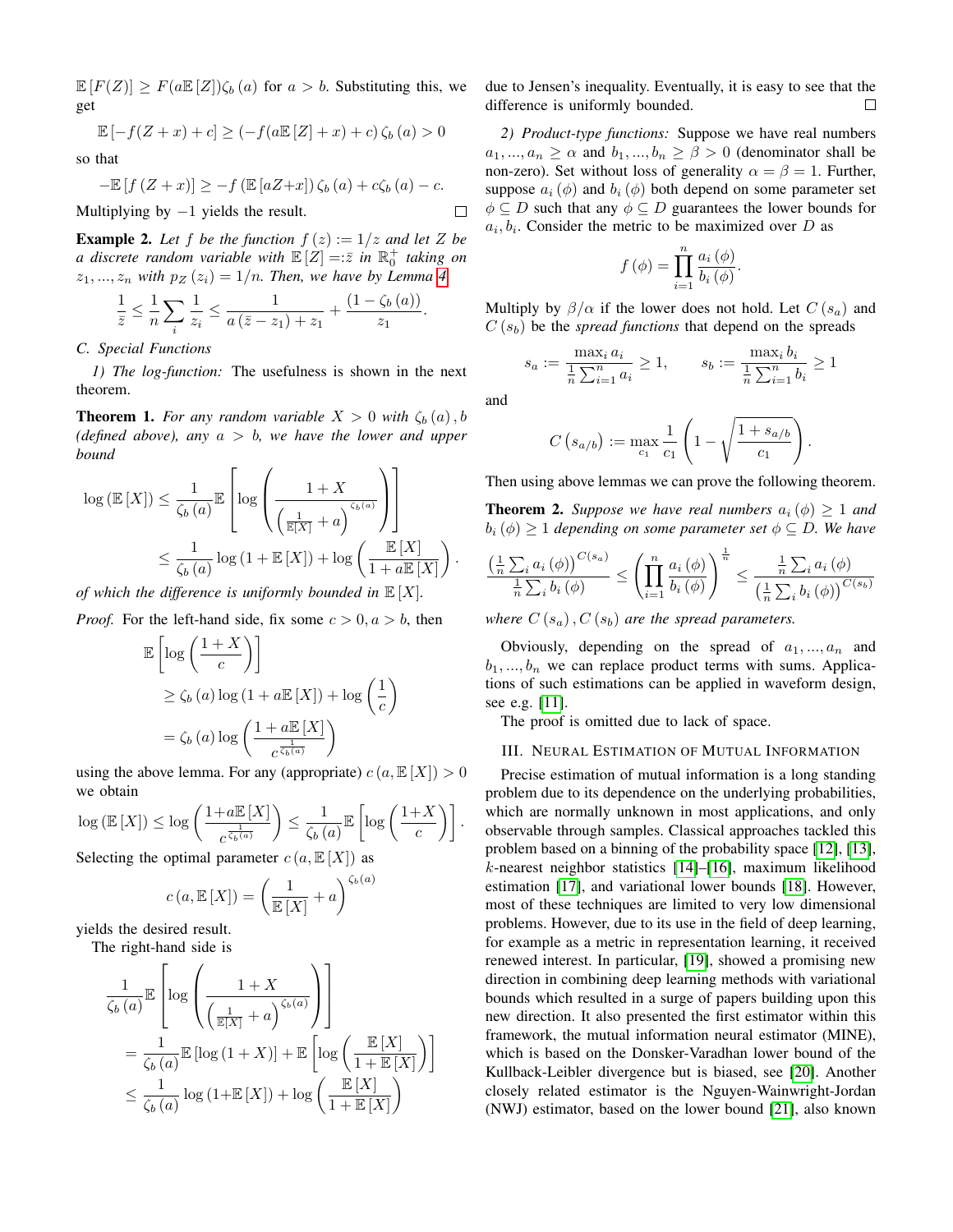as f-GAN [\[22\]](#page-5-19). This estimator is unbiased and can be derived through the Fenchel duality. Both estimators are limited by their variance which scales exponentially with the mutual information. The info noise contrastive estimation (InfoNCE) estimator [\[23\]](#page-5-20) was derived in the context of representation learning, and gives a bound with low variance, but high bias, dependent on the sample size and the mutual information. Recent works have combined the high variance, low bias estimators (NWJ, MINE) with the high bias, low variance NCE method in [\[20\]](#page-5-17), [\[24\]](#page-5-21). Note that the marginal term is the culprit of high variance fluctuations due to the exponential function inside the expected value. This part of the estimator can be dominated by extremely rare events, which are unlikely to be sampled from, see [\[25\]](#page-5-22).

# *A. Mutual Information Estimators from Unnormalized Gibbs Measures*

Let us identify  $P(X, Y)$  with the ground truth joint probability measure  $\mathbb P$  and  $\mathbb Q := \mathbb P_X \times \mathbb P_Y$  with the product of the marginals  $P(X)$  and  $P(Y)$ . We use the notation  $\mathbb{P} \ll \mathbb{Q}$ , to denote that  $\mathbb P$  is absolutely continuous w.r.t.  $\mathbb Q$ . Further, let  $\mathbb{P}^n$  and  $\mathbb{Q}^n$  denote the empirical measures from a set of i.i.d. samples. Moreover, let  $F$  be a family of functions  $T_{\theta}$  :  $\mathcal{X} \times \mathcal{Y} \rightarrow \mathbb{R}$  parametrized by the weights  $\theta \in \Theta$  which can be a neural network.

To derive the Donsker-Varadhan representation of the Kullback-Leibler divergence, i.e., the starting point of MINE

$$
D_{KL}(\mathbb{P}||\mathbb{Q}) = \sup_{T:\Omega \to \mathbb{R}} \mathbb{E}_{\mathbb{P}}[T] - \log \mathbb{E}_{\mathbb{Q}}[e^T],
$$

one can utilize Gibbs measures. Let G be any positive measure with total variation  $|\mathbb{G}| = \int d\mathbb{G}$ . One can now identify a Gibb's measure  $d\mathbb{G} = \frac{e^T}{\mathbb{E}_{\mathbb{Q}}[e^T]} d\mathbb{Q}$  for a given critic T, which needs to be optimized. One can see that by construction,  $\mathbb Q$  dominates  $\mathbb{G}$ , i.e.,  $\mathbb{G} \ll \mathbb{Q}$  and  $\mathbb{G}$  is a probability measure.

Hence, we have

$$
\mathbb{E}_{\mathbb{P}} \log \frac{d\mathbb{G}}{d\mathbb{Q}} = \mathbb{E}_{\mathbb{P}}[T] - \log \mathbb{E}_{\mathbb{Q}}[e^T] \leq \mathbb{E}_{\mathbb{P}} \log \frac{d\mathbb{P}}{d\mathbb{Q}}
$$

where the inequality is due to the positiveness of the Kullback-Leibler divergence  $D_{KL}(\mathbb{P} \|\mathbb{G})$ , cf. [\[19,](#page-5-16) Th. 4]. Moreover, a non-unique optimum is  $T^* = \log \frac{dP}{dQ} + c$ , i.e., the estimate of MINE can be unnormalized. However, as briefly discussed above, the MINE estimator suffers from a bias because of the log in the marginal term, when using Monte Carlo sampling, i.e.  $\mathbb{E}_{\mathbb{Q}}[\log \mathbb{E}_{\mathbb{Q}^n}[e^T]] \leq \log \mathbb{E}_{\mathbb{Q}}[e^T]$ , which leads to instability.

An interesting new direction is obtained when we consider the family of unnormalized Gibbs measures.

Definition 1. *An unnormalized Gibbs measure is defined through*

$$
d\mathbb{G} = \frac{e^T}{Z(T)} d\mathbb{Q}, \ \exists c \in \mathbb{R} : \int \frac{e^{T+c}}{Z(T+c)} d\mathbb{Q} = 1
$$

*where* Z *is some normalization function.*

For the NWJ estimator, where  $d\mathbb{G} = \frac{e^T}{\exp(e^{-1}\mathbb{E}_{\mathbb{Q}}[e^T])}d\mathbb{Q}$ , we have that

$$
\mathbb{E}_{\mathbb{P}} \log \frac{d\mathbb{G}}{d\mathbb{Q}} = \mathbb{E}_{\mathbb{P}}[T] - e^{-1} \mathbb{E}_{\mathbb{Q}}[e^T]
$$
  

$$
\leq \mathbb{E}_{\mathbb{P}}[T] - \log \mathbb{E}_{\mathbb{Q}}[e^T] \leq \mathbb{E}_{\mathbb{P}} \log \frac{d\mathbb{P}}{d\mathbb{Q}}
$$

by the simple inequality  $\log(x) \leq \frac{x}{e}$ , cf. [\[20\]](#page-5-17). Notably, the measures identified with  $T$  in the first and second line are actually different, but all inequalities become tight for  $T^* =$  $\log \frac{dP}{dQ} + 1$ . As discussed earlier, the resulting NWJ estimator is unbiased, due to  $\mathbb{E}_{\mathbb{Q}}[e^{-1}\mathbb{E}_{\mathbb{Q}^n}[e^T]] = \mathbb{E}_{\mathbb{Q}}[e^{T-1}].$ 

## *B. Bounds on Variance*

Lower bounds for the marginal terms of the MINE and NWJ estimator follow from the analysis in [\[26,](#page-5-23) Th. 2]. For MINE, the variance  $V_{\mathbb{G},\mathbb{Q}}$  can be given as

$$
\liminf_n n \mathbb{V}_{\mathbb{G},\mathbb{Q}}[\log \mathbb{E}_{\mathbb{Q}^n}[e^T]] \geq e^{D_{\text{KL}}(\mathbb{G}\|\mathbb{Q})} - 1,
$$

while for the NWJ estimator it can be shown that

$$
\mathbb{V}_{\mathbb{G},\mathbb{Q}}[\mathbb{E}_{\mathbb{Q}^n}[e^T]]\geq \frac{e^{D_{KL}(\mathbb{G}||\mathbb{Q})}-|\mathbb{G}|^2}{n}
$$

due to the independence of  $\mathbb{Q}^n$  and  $\mathbb{P}^n$ . Thus, it can be seen that the variance of MINE and NWJ scales exponentially with the estimated mutual information. Notably, [\[26\]](#page-5-23) has addressed this issue with the smoothed mutual information lower bound estimator (SMILE) which simply clips  $T$  in the marginal term by  $\tau$  and thereby bounds the variance of the marginal term but introduces a bias. However, since the clipping is on the marginal only the estimator is in general instable.

#### *C. Extension with the Reverse Jensen Inequality*

Our new approach is based on the partial converse of Jensen's inequality for the  $log(1 + X)$  function above in Theorem [1.](#page-2-1) With that result, we can now identify with any T the measure

$$
d\mathbb{G} = \max_{a>b} \frac{e^T}{\exp \frac{1}{\zeta_b(a)} \mathbb{E} \left[ \log \left( \frac{1+e^T}{c} \right) \right]} d\mathbb{Q},
$$

where  $c(a, \mathbb{E}\left[e^T\right]) = \left(\frac{1}{\mathbb{E}\left[e^T\right]} + a\right)^{\zeta_b(a)}$ . Hence, we can write the inequality chain

$$
\mathbb{E}_{\mathbb{P}} \log \frac{d\mathbb{G}}{d\mathbb{Q}} = \mathbb{E}_{\mathbb{P}}(T) - \min_{a > b} \left( \frac{1}{\zeta_b(a)} \mathbb{E} \left[ \log \left( \frac{1 + e^T}{c} \right) \right] \right)
$$
  

$$
\leq \mathbb{E}_{\mathbb{P}}[T] - \log \mathbb{E}_{\mathbb{Q}}[e^T] \leq \mathbb{E}_{\mathbb{P}} \log \frac{d\mathbb{P}}{d\mathbb{Q}}.
$$

This leads to the following estimator, which is due to its construction, a lower bound on the mutual information:

#### Definition 2 (Reverse-Jensen-Estimator (RJE)).

$$
I_{RJE} := \sup_{T \in \mathcal{F}} \mathbb{E}_{\mathbb{P}}[T] - \frac{1}{\zeta_b(a)} \mathbb{E}_{\mathbb{Q}} \left[ \log \left( \frac{1 + e^T}{c} \right) \right].
$$

This time (proof deferred)  $\frac{1}{\zeta_b(a)} \mathbb{E}_{\mathbb{Q}} \mathbb{E}_{\mathbb{Q}^n} \left[ \log \left( \frac{1+e^T}{c(a,\mathbb{E}_{\mathbb{Q}^n})} \right) \right] \geq$  $\log \mathbb{E}_{\mathbb{Q}}[e^T]$ , provided  $\mathbb{E}_{\mathbb{Q}}[e^T]$  is large, so that the estimator is stable. This can be also now seen from the numerical results.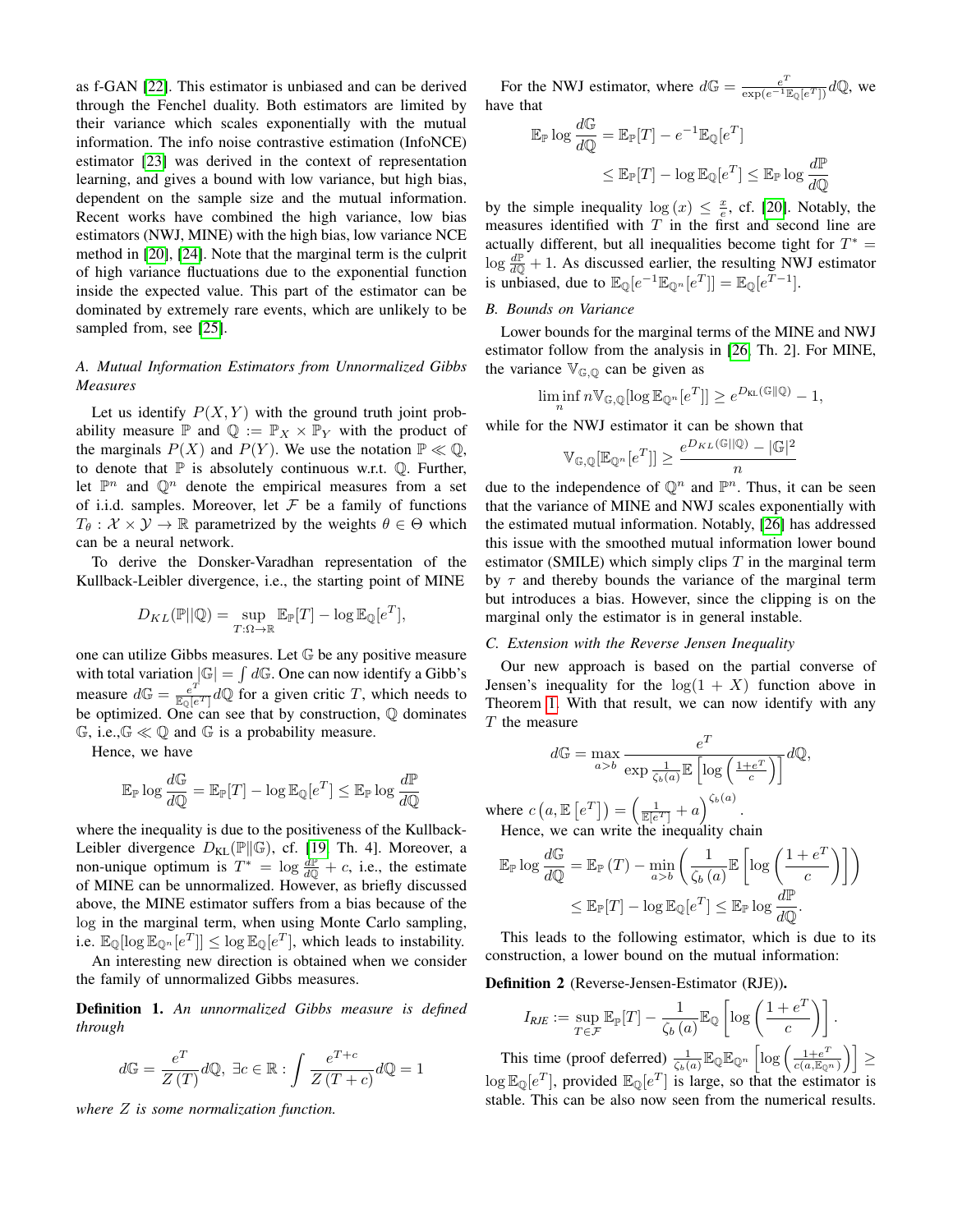# IV. NUMERICAL EXPERIMENTS

<span id="page-4-0"></span>We implemented two versions of our MI estimator: a) one which contains the moments ratio b defined in Lemma [1,](#page-0-1) and b) in which  $b$  is treated as a predefined parameter to be set for the problem at hand. Hence, for a batch of n pairs  $(x, y)$ drawn from the joint distribution  $p_{XY}$  and n pairs  $\hat{x}, \hat{y}$  from the product of the marginal distributions  $p_Xp_Y$  and a critic  $f: \mathbb{R}^m \times \mathbb{R}^m \to \mathbb{R}$ , an estimate of the mutual information  $I(X; Y)$  is calculated as follows:

a) We set the parameter a in Theorem [1](#page-2-1) to  $a = cr$  for a scalar parameter  $c > 0$  and moments ratio

$$
r = \frac{1}{n} \sum_{i=1}^{n} e^{2f(x_i, y_i)} \left( \frac{1}{n} \sum_{i=1}^{n} e^{f(\hat{x}_i, \hat{y}_i)} \right)^{-2}
$$

.

The MI estimate is then computed as

$$
\hat{I}(X;Y) = \frac{1}{n} \sum_{i=1}^{n} f(x_i, y_i) - \log \left( \frac{\frac{1}{n} \sum_{i=1}^{n} e^{f(\hat{x}_i, \hat{y}_i)}}{1 - c r \frac{1}{n} \sum_{i=1}^{n} e^{f(\hat{x}_i, \hat{y}_i)}} \right) - \frac{c}{1 - \sqrt{1/c}} \frac{1}{n} \sum_{i=1}^{n} \log \left( 1 + e^{f(\hat{x}_i, \hat{y}_i)} \right).
$$

b) For scalar parameters  $0 < b < a$ , we estimate the MI as

$$
\hat{I}(X;Y) = \frac{1}{n} \sum_{i=1}^{n} f(x_i, y_i) + \log \left( \frac{1}{\frac{1}{n} \sum_{i=1}^{n} e^{f(\hat{x}_i, \hat{y}_i)}} + a \right) - \frac{a}{1 - \sqrt{b/a}} \frac{1}{n} \sum_{i=1}^{n} \log \left( 1 + e^{f(\hat{x}_i, \hat{y}_i)} \right).
$$

The performance of the RJE is assessed through a setup with two multivariate Gaussian random variables  $X, Y \in \mathbb{R}^n$ with means 0 and covariance matrices  $C_X = C_Y = I_n$  and  $C_{XY} = \nu I_n$  for  $\nu \in (0,1)$ . Hence,

$$
\begin{bmatrix} X \\ Y \end{bmatrix} \sim \mathcal{N}(0, C), \quad C = \begin{bmatrix} I_n & \nu I_n \\ \nu I_n & I_n \end{bmatrix},
$$

and the mutual information is given by  $I(X;Y)$  $-\frac{1}{2} \log \det C$ . The critic  $f : \mathbb{R}^n \times \mathbb{R}^n \to \mathbb{R}$  computes scores from samples drawn from the joint distribution  $p_{XY}$ , and from the product of marginal distributions  $p_Xp_Y$ , obtained by pairing the samples of one batch from  $X$  with shuffled samples from  $Y$ , which are then fed into the estimator to produce the MI estimates. The architecture of the critic network is as follows: The samples from  $X$  and  $Y$  are concatenated and then forwarded through two fully connected layers with 100 neurons and relu activations. The final layer is a fully connected layer with linear activation and 1 output neuron. For dimension 50 and varying parameter  $\nu$ , estimator a) is trained for 400 epochs with a batch size of 256. In the estimator, we set  $c = 2$ . The estimated MI and its variance over 1000 batches is shown in Fig. [1](#page-4-2) and [2.](#page-4-3) *It is worth noting that the RJE is stable without any clipping whatsoever as suggested.*



<span id="page-4-2"></span>Fig. 1. MI estimates for correlated multivariate Gaussians, estimator a)



<span id="page-4-3"></span>Fig. 2. MI estimates for correlated multivariate Gaussians, estimator b)

#### V. DISCUSSION AND CONCLUSIONS

<span id="page-4-1"></span>We proved a reversion of the Jensen inequality for a class of functions with relevance in statistics and machine learning. From these results, we derived an estimator for mutual information from finite samples and evaluated its performance on synthetic data. These types of estimators have gained huge interest in the field of machine learning due to the use of MI as regularization for generative models [\[27\]](#page-5-24), [\[28\]](#page-5-25) and as objective for representation learning [\[6\]](#page-5-5), among others. Black box estimators of MI such as the one derived here suffer from fundamental limitations [\[25\]](#page-5-22), and many of the estimators found in the literature either fail to capture high MI, or exhibit huge variance, stemming from the marginal term in the variational formulation. By applying our reverse Jensen result, the expectation over the product of marginal distributions on  $X$  and Y is pulled out of the logarithm, thereby reducing the variance of the estimation with only a small bias, making the estimator very stable. The proper tuning of the free parameters in our MI estimators, as well as a thorough investigation of its performance in the machine learning applications mentioned above are a topic of future research.